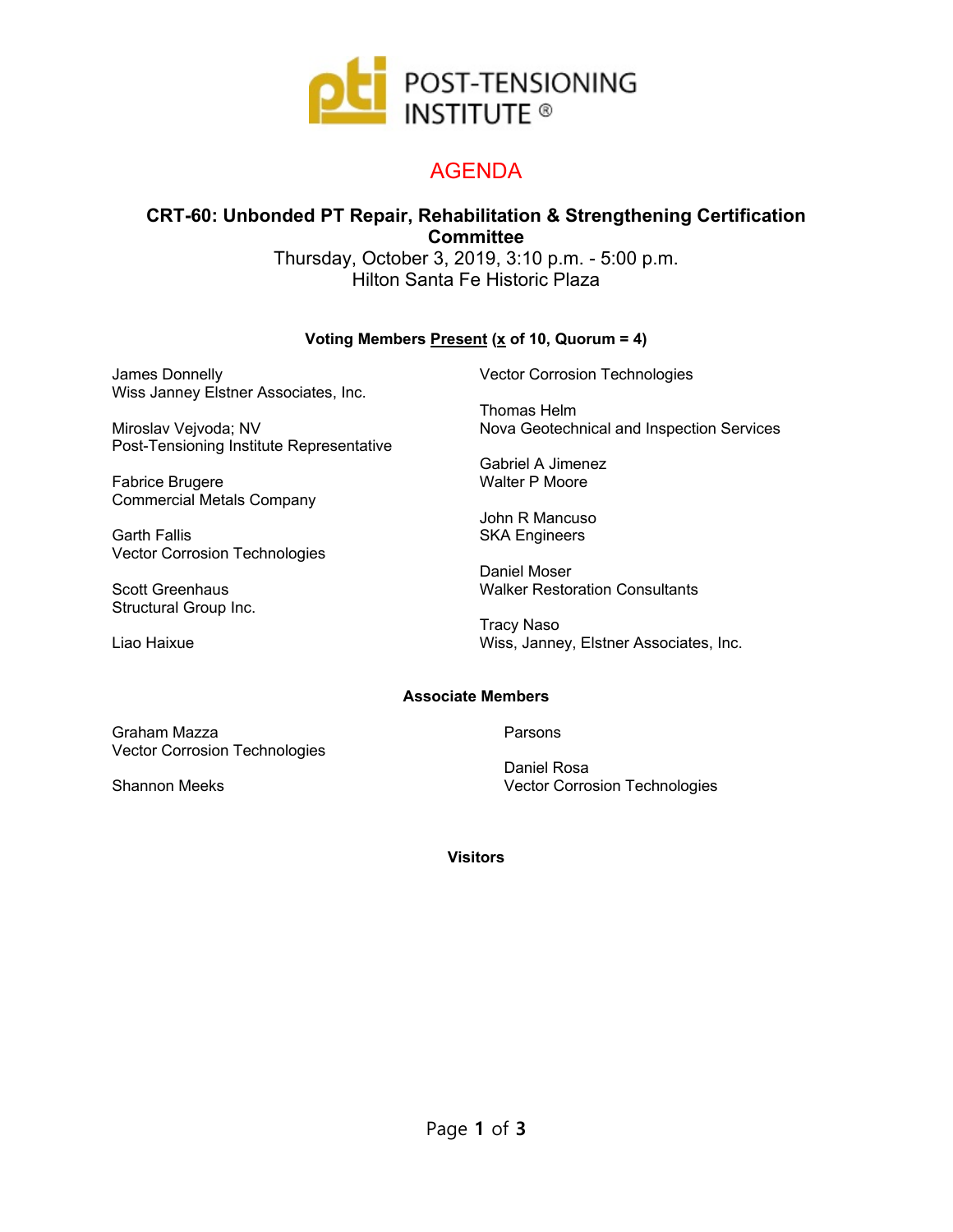

## **ACTION ITEMS FROM LAST / THIS MEETING**

| Item# | <b>Subject</b> | <b>Action</b> | Responsible | Deadline /<br><b>Completed</b> |
|-------|----------------|---------------|-------------|--------------------------------|
|       |                |               |             |                                |
|       |                |               |             |                                |

| <b>Agenda Item</b>                                                                                                                                                                                   | <b>Expected Outcome /</b><br><b>Actions Taken</b> |
|------------------------------------------------------------------------------------------------------------------------------------------------------------------------------------------------------|---------------------------------------------------|
| A. General<br>A.1 Call to Order<br>A.2 Introductions<br>A.3 Committee Roster /<br>Changes<br>A.4 PTI Antitrust Policy                                                                                |                                                   |
| <b>B. Agenda &amp; Minutes</b><br><b>B.1</b> Approval of Agenda                                                                                                                                      | B.1 Changes to agenda                             |
| <b>B.2 Approval of Minutes</b>                                                                                                                                                                       | N/A                                               |
| <b>C. Actions Taken Between</b><br><b>Meetings</b><br>C.1 Letter Ballots                                                                                                                             | N/A                                               |
| C.2 Web Meetings                                                                                                                                                                                     | N/A                                               |
| 1. Action Item 1: (Repair<br><b>Certification - General)</b><br>1.1 Workshops<br>1.2 Name change<br>1.3 Exam passing score<br>1.4 Program balloting                                                  | 1.1                                               |
| 2. Action Item 2: (Repair<br><b>Certification - Manual)</b><br>2.1 Current Manual<br>2.2 Balloting                                                                                                   | 2.1                                               |
| 3. Action Item 3: (Repair<br><b>Certification - Case Studies)</b><br>3.1 Description, template<br>format<br>3.2 Update of some of them<br>3.3 Part of Manual or separate<br>3.4 PP augmentation with | 3.1                                               |